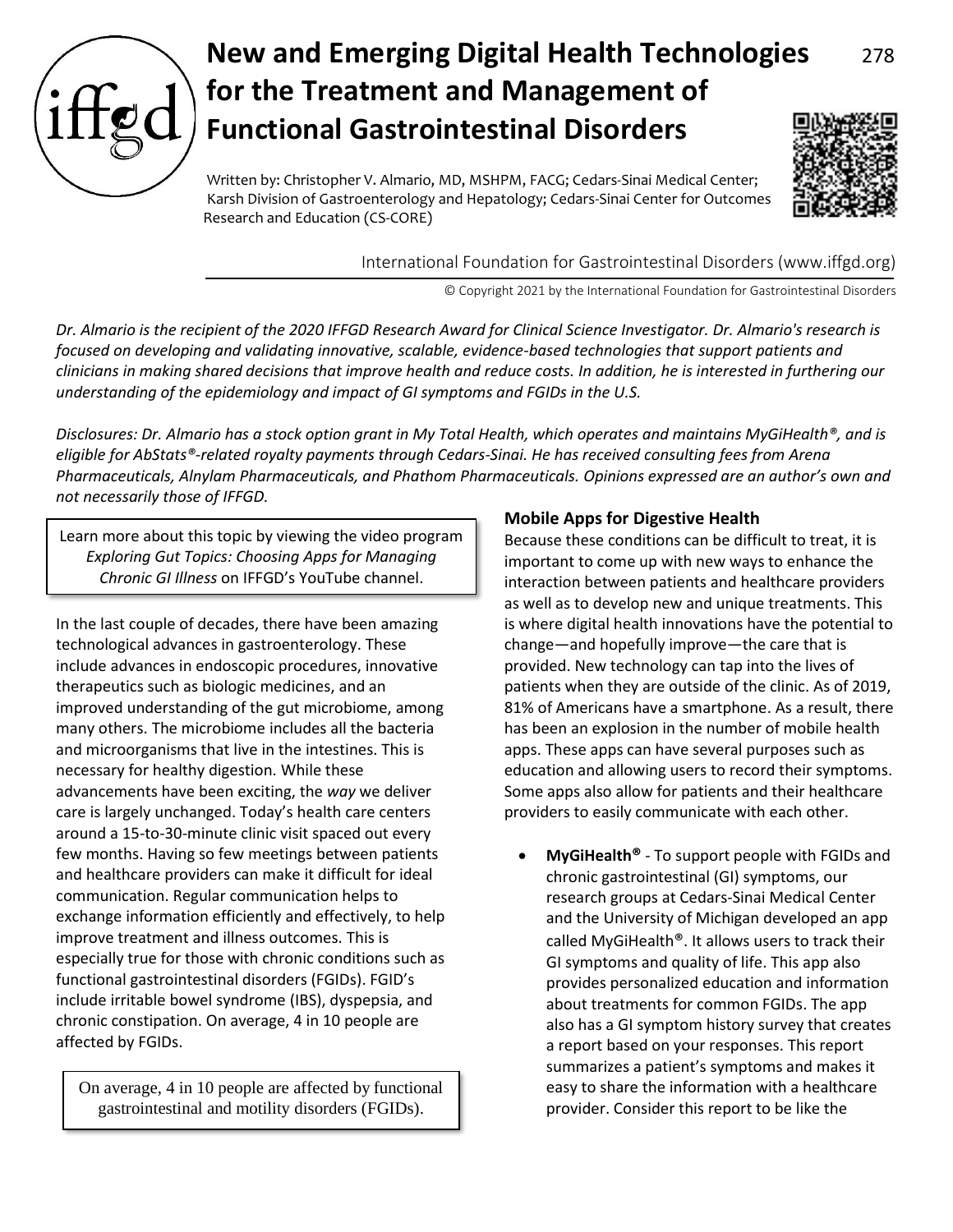**The Food and Drug Administration (FDA)** is one of the U.S. government's regulatory agencies. This agency oversees a broad range of topics that pertain to food, drugs and other products used daily.

The FDA works to protect public health by assuring that foods and drugs for humans and animals are safe and properly labeled. The FDA also ensures that vaccines, other biological products, and medical devices intended for human use are safe and effective.

## visits.

One study found that reviewers deemed MyGiHealth®'s histories to be of higher overall quality compared to those written by healthcare providers.

• **GIThrive® -** Another example of a digital platform designed for those with chronic GI conditions is GIThrive®. This is an employer-sponsored digestive health program by Vivante Health. The platform has several features including GI symptom and mental health monitoring, behavioral therapy, and one-on-one sessions with dietitians and health coaches. Ultimately, the goal of GIThrive® is to improve digestive disease outcomes while at the same time reducing healthcare costs.

# **Digital Therapies**

Aside from smartphone-based symptom trackers, there has been an increase in the availability of digital therapies for patients with FGIDs. To support those with IBS, Zemedy® by Bold Health and Parallel™ by Mahana Therapeutics created apps that provide personalized feedback and skills training in cognitive behavioral therapy (CBT)—a form of psychological treatment. While traditional in-person CBT is effective in treating IBS symptoms, access to it is currently limited to a few, large academic medical centers. By providing structured CBT digitally using smartphone apps, Zemedy® and Parallel™ aim to increase access to this effective therapy on a wide scale. One large randomized controlled trial showed positive results of CBT treatments provided through Parallel™. This study found that CBT improved IBS symptoms at the 1-year mark of using Parallel™ when compared to usual

treatment. It was authorized by the U.S. Food and Drug Administration (FDA) in November 2020.

## **Biosensors**

There are also many other new technologies that may be helpful for those with FGIDs. One such technology is wearable biosensors. The most well-known wearable biosensors are fitness trackers that monitor step counts, heart rate, and sleep, among other health related measurements. These devices are widely available online and in stores for general use. In addition to easily accessible devices, research has been done to improve biosensor use in patient care.

There are now devices in development that passively monitor the GI system. For example, our research group helped develop a device called AbStats.® This device has been cleared by the U.S. FDA to be used by healthcare providers in hospitals and other healthcare settings for non-invasive, real time recording of the digestive system. It uses a low-profile microphone that sticks to the abdominal wall to measure the number of times the intestines contract within a certain period. This measurement is also referred to as intestinal rate. In an early study, we found that AbStats® can recognize small, low-calorie meals from large, high-calorie meals in healthy people. While more studies are needed, the device may prove useful in monitoring diet and responses to medications or dietary treatments in those with FGIDs.

Another new technology are devices that are swallowed and monitor internal body functions. These devices can also provide a treatment. As an example, early studies in people with chronic constipation found that a vibrating capsule increased the number of bowel movements. Larger trials are ongoing to further prove the safety and value of this device.

# **Virtual Reality**

Another promising digital therapy for those with FGIDs is virtual reality (VR). While VR has been used for decades, it is now becoming more widely used. Recent new technologies have allowed VR headsets to become cheaper, more portable, and more accessible. Recent trials have shown that it reduces pain among hospitalized patients and pregnant, laboring women. VR may also be useful for treating chronic belly pain among those with IBS and dyspepsia. This use of VR has ongoing research to formally study the impact. Learn more about VR by viewing *IFFGD Podcast: Virtual*